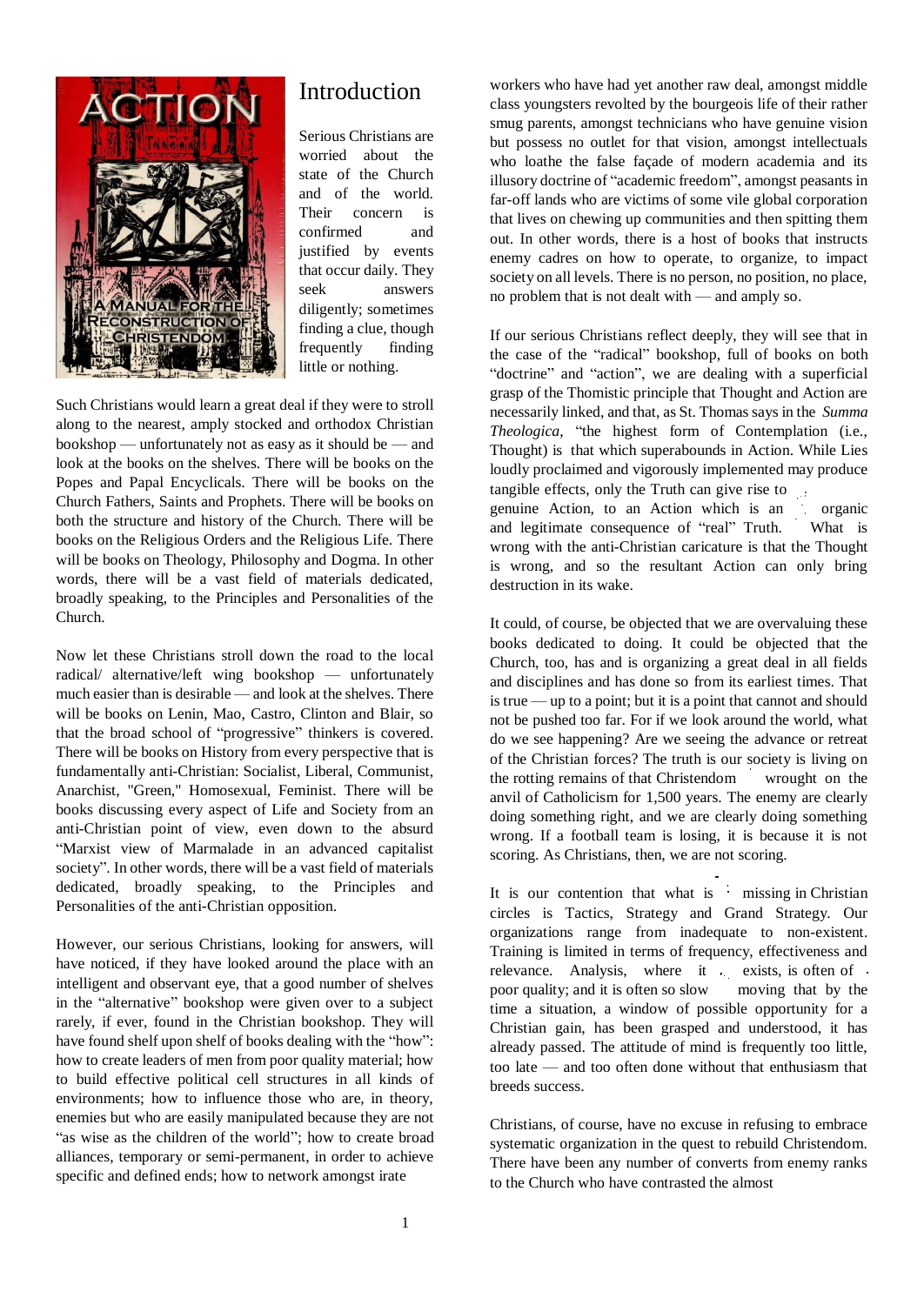diabolical energy and initiative of the anti-Christian forces with the lassitude and laxity of the massed ranks of Christianity.

The late Hamish Fraser, for example, wrote in his autobiography, Fatal Stag about his days in the Communist Party and his role as a highly effective Political Commissar in the Spanish Civil War. His conversion to the Faith, largely through coming into contact with the Social Teaching of the Church, brought a militant fighter into the ranks of Church, but one suspects from his many articles down the years in his journal, Approaches, that he never quite got over how blasé Christians were. We possess the fullness of Truth through our membership of the Mystical Body of Christ, and yet this pearl beyond value barely registers on the scale of life for most Christians.

Or take the revealing work, I Believed, by Douglas Hyde, who converted to the Faith in 1948 after 20 highly active years in the British Communist Party, and who for many of those years worked at the top. His book is instructive in many ways, but perhaps most importantly it demonstrates the centrality of Action to Communism; it demonstrates that Communism is not a belief system, but a mode of action. It is, as Antonio Gramsci, the Italian communist ideologue, wrote, "the philosophy of praxis". It is because Action takes first place that we come to understand why People and Principles are so expendable in the minds of these materialist revolutionaries. One day Joe Stalin is "The Father of the Peoples" — the next he is an ideological deviant who has tarnished the "purity" of the socialist vision. One day "the class struggle" is the defining element of the Party and its principal weapon in the war against Capitalism and Imperialism — the next day it gives way to a broad front of anyone and everyone in order to confront and crush that person or group which is regarded as irredeemably dangerous.

In other words, Communism is not really a body of doctrine at all, but a belief in power at any cost of time, energy, money, reputation, blood. It is perhaps in this sense that Our Lady of Fatima spoke of the "errors of Russia" — not the expansion of overt Communist Party control, but rather of the mentality that deals, double deals and wheels and deals so that war of all against all becomes the norm. Is this not the reality behind all Boardroom upheavals? Is this not the reality behind the innumerable splits in Parliamentary parties? Is this not the reality in so many special interest groups, where the "Cause" is only so much wallpaper used to cover naked ambition?

**We can have no common social action until we have common values. But common values are the product of a common mind, and a common mind is the product of a common religion. In other words, there can be no saving action by Christians until they possess the common mind and values that their religion predicates** (my emphasis JSP). There can be no divorce between Thought and Action just as there can be no divorce between Husband and Wife, or between Clergy and Laity. In short, Truth demands as of

right that it be applied in all spheres, that it be the source and the *raison d'étre* of Action. It is this all-embracing truth that Christianity is a religion, a philosophy, a way of life for all men, in all places, in all times — that satisfies the Hand, the Heart, the Mind and the Soul — and which requires Action to be incarnate in the world.

\* \* \* \*

Jean Ousset was a household name in France amongst Catholics in the post-World War Il world, and his name is still revered in Catholic circles which maintain a traditional view of Catholicism. But in the English-speaking world, he was and is practically unknown. Indeed, it was only thanks to the foresight of Hamish Fraser that his book, Action, was ever published in English.

Ousset was an unusual man — at least unusual amongst the men of the modern world. He was someone who could *think* — and profoundly so — and who could also *act*. His Thought preceded his Action, and the latter was a necessary and automatic consequence of the former. In our day, we tend to have Thinkers *and* Doers, but rarely Thinker-Doers. It is this failure to unite our thinking and our doing into a practical habit that has allowed our enemies to grow and prosper to such an extent that the very existence of our civilization is now in the balance.

In order to grasp the significance of Ousset's work, we need to confront the question: "What is Action?"

Action, in the sense in which it is used here, is an attribute or quality which pertains only to human beings. Paul Glenn, in his excellent *A Tour of The Summa*, says that whilst it is true that animals act, they do so in a way which cannot be compared to the acts undertaken by men. Why? Because "a human act is a free will act. It is any thought, word, deed, desire, or omission which comes from a man by his free, knowing, and deliberate choice. The Latin noun *voluntas* means the will, and the adjective which means pertaining to the will is voluntariness. A voluntary act is an act which proceeds from free will acting in the light of knowledge." He continues: "Since every human act is a free will act, every human act is voluntary."

To every Christian and non-Christian who can still think logically in these days of confusion, this will stand to reason, but the point is made because too many are now incapable of grasping straightforward distinctions. An animal can have no rights. Why? Because it lacks both intellect and free will. Its acts can never have a free and responsible voluntariness. And because this is so, it has no duties either. We conclude that what ought to be done, what needs to be done in the world, can be done only by men, acting according to their nature.

Now, insofar as all human actions are free, they are also necessarily moral or immoral. All Action is thus divided into two distinct categories: the Good and the Bad. Any number of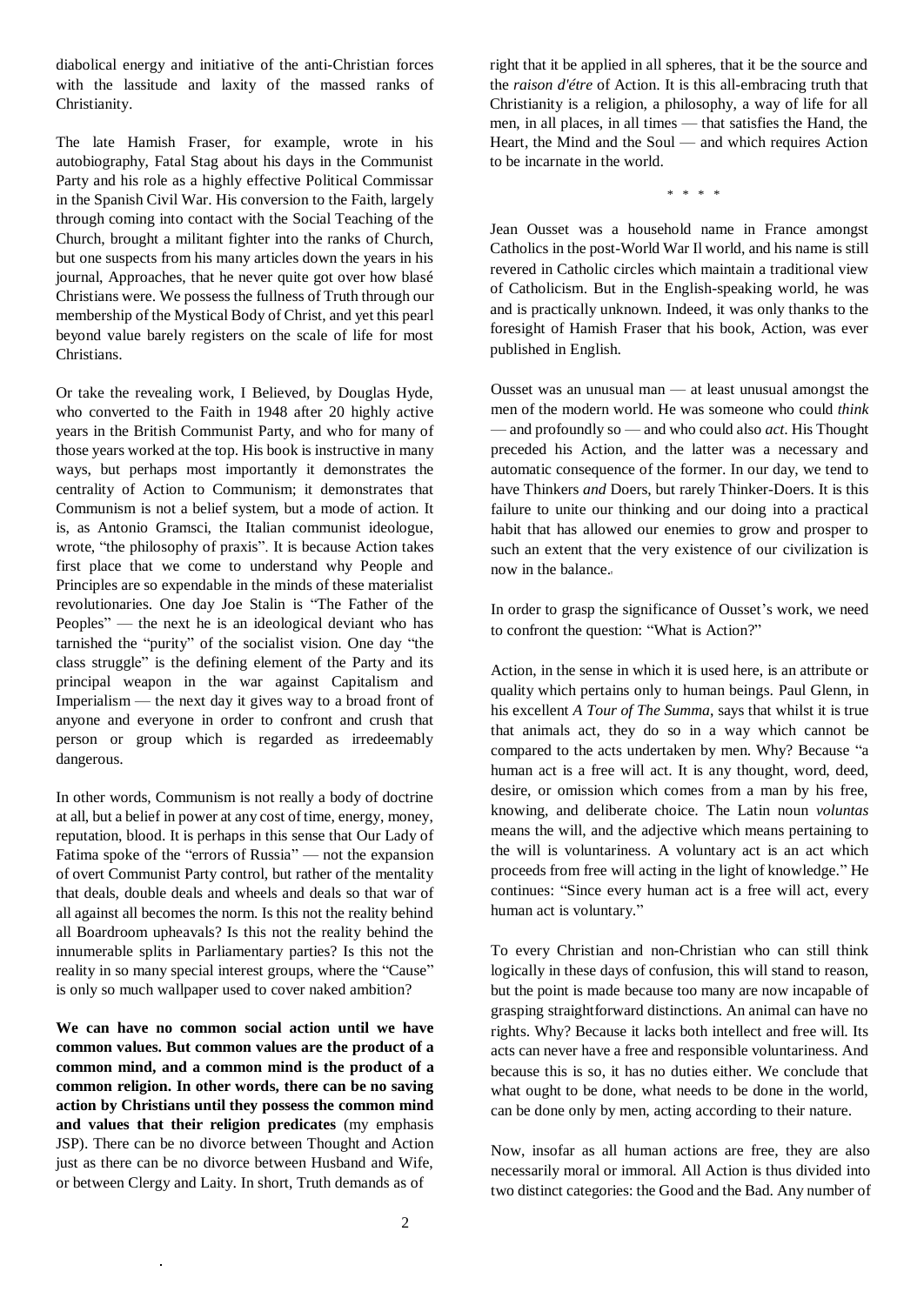refinements, extenuations and widening of definitions can be added, but the basic fact of an absolute *division* of Good and Bad remains forever. It is a standard that cannot be superseded by a higher criticism, nor diluted by sophistry. This is an important matter to grasp, for it means that what we choose to do, or choose not to do, will always resolve itself into these two categories.

Perhaps more pertinently, understanding this fact brings us into immediate and necessary conflict with the power élites of modern society, who negate this principle both in theory and in practice. For the "modern man", Action is a neutral idea — a conception that relates more to the circumstances rather than to anything intrinsically moralistic. The validity. or usefulness of an action is judged by its "success"; that is to say, if any given action produces what the agent of action desires, then it is successful, it is "good". If it does not, it is "bad". In other words, it is the basis of the false philosophy that currently dominates our world that "the end justifies the means"; it is the idea that even a bad means can be used to achieve a good end, because what determines the whole matter is the "success" achieved, not the morality of the means used. It doesn't take much imagination to see where this fluid mentality can and does lead — to the worst depravities that can be committed by man against man. We saw it in the destruction of millions of souls in Gulags during the Soviet period, and it was justified, held "successful", because it advanced Communism which was "good". We see it in our day in the ravaging advance of Globalization, where communities and nations are sacrificed to business, because profit and economic power are "good". Whilst this mentality continues to exist, continues to go unchallenged, the permutations for resultant corruption and degeneration are simply endless.

But is it true that action is neutral, a tool or weapon to be wielded according to circumstance, and which justifies itself or otherwise by the fruits obtained? The answer is, of course, no, because what is being really argued is that the effectiveness of an action determines its morality.

The Christian position is this: a good action may be effective or not, but a bad action can never be effective except apparently. An evil action can never be absolutely or ultimately effective  $-$  except on the surface of life  $$ because its very "nature" prevents it from being fruitful. St Thomas writes: "Evil is not a thing or essence or nature in itself; it is the hurtful absence of a thing; it is the lack of what should be present. Being is necessarily good, for being and the good are really the same. Evil is, in itself, non-being".

Let us look at this idea in more depth. It would be argued by most Christians that distributing pro-life literature outside abortion clinics, hospitals and shopping centres is a good action. In and of itself, it is a good action — but that doesn't mean that it is necessarily effective. It may or may not produce the consciousness that would demand that abortion be outlawed, but that the action is good is beyond question.

Equally, we might conceive of the most stunning exposition of Christian doctrine ever penned, which by its careful compilation, its precision of phrase and its ease of access would convert anyone to Christianity. The action would undoubtedly be good, but would it be necessarily effective? No, because if it were printed but not distributed how could it bear fruit? Thus, whilst Goodness and Effectiveness in Action are closely related, they are not synonymous.

We all know that politicians lie and that they do so almost from force of habit. Indeed, one might say that it is largely taken for granted that they lie, that somehow lying "goes with the job". Why do the politicians do so, since most ordinary folk regard lying with abhorrence? Plainly because they believe that it works, that it is "successful" in obtaining the ends that they seek.

"Success" in our society is generally defined in terms of Power, Wealth and Influence. If you possess these attributes, you are, *ipso facto*, "successful"; if you don't, you are a miserable failure. And the concomitant conclusion is that the more Power, Wealth and Influence that you have, the more "successful" you are; and it is obvious that there is a symbiotic relationship between these three attributes, for Power tends to lead to Wealth, and Wealth tends to lead to Influence. In its turn increased Influence leads to more Power, and more Power to yet further Wealth. And so it goes on, with the result that a Ted Turner, or a Bill Gates are held, by the mass of people, to be phenomenally "successful".

So, politicians lie, and industrialists steamroller opposition because they believe such actions are successful, are "good", for it stands to reason that few men consciously undertake to do evil knowing that such action is evil. Evil is always carried out under the auspices of the "good", with the result that the road to Hell is paved with good intentions.

Yet the fact remains that action which leads to such "success" is not good, that the success itself is an illusion, and that this can be demonstrated on two planes — the theological and the practical.

On the theological level, all Christians know that "the wages of sin is death". We know that whatever the "successes" of a great mover and shaker in this life, he will be judged severely by God upon his death and that — all things being equal his "success" will bring him the eternity of Hell. All the lying, thieving, killing and downright immorality which provided "success" in this life — all consequences of a man's actions — will be recompensed with damnation. Where, then, is the "success" in a life of action that is founded upon the bad? Is it not the case that the "success" is illusory, and the idea of action as a neutral concept wholly absurd?

Of course, those who are rather less "otherworldly" might say that this line of reasoning is typical of medieval Catholicism, the "pie in the sky" that kept men ignorant for a millennium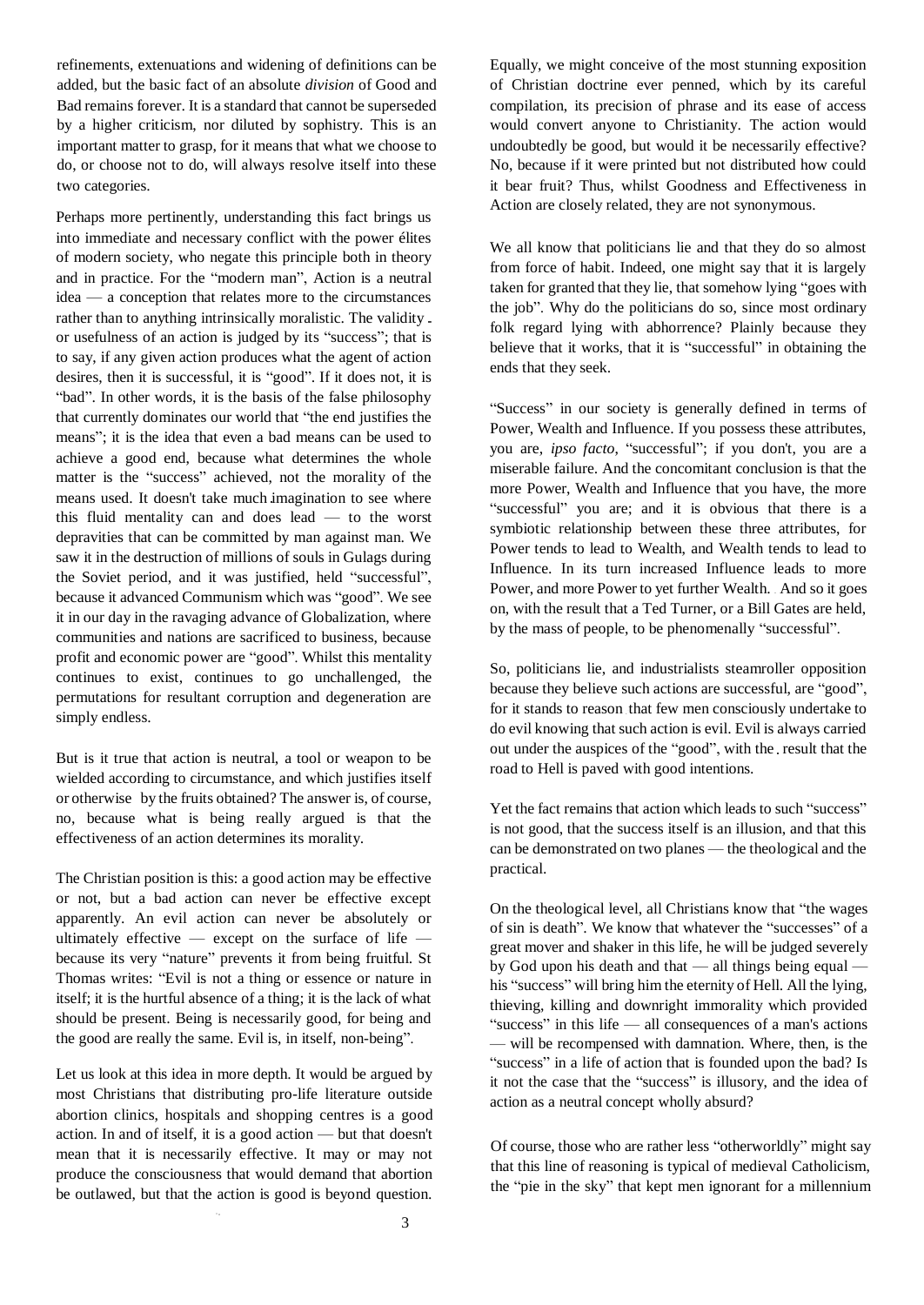and prevented the great figures of History from being free to mould the world in a new and more inspirational way. The problem, however, is that the illusion that "the End justifies the Means" fails not merely in terms of theology, but also in the terms of those who adhere to the notion that the morality of an Action is determined by its "success". In other words, even on their own terms their "success" is a failure. That is not a play on words, even less is it a paradox. Rather it is a demonstrable fact.

Let's take our favourites — the politicians — once again as an example. Who actually *trusts* a politician? Who actually believes that he means what he says, and that he intends to do what he says? Who actually believes that going into Politics is an honourable vocation, worthy only of the best since Politics is concerned with the life and well-being of an entire community? If public cynicism about Politics, Parliaments, Parties and Politicians is anything to go by, very few. And one certainty is this: no politician believes the word of another politician! They both know the realities, the rules of the game. The world out there is "a dog eat dog" world, and expediency is not merely a Method, but the most sublime Principle. It is because this is so true in such an unreal world that neither Person nor Principle has much value beyond the defining and all-compelling moment. If an alliance with a man, a party or a corporation of the most base kind will bring "success" for a day, for a moment, then it will be entered into without a second thought. It is the philosophy behind the much quoted statement that "a week is a long time in politics".

Thus, when a politician tells you that he will "never lie to you", one suspects that that was the first lie; that when a politician tells you that he is "a patriot", it is probable that he is just about to betray; that when a politician bewails the fact that he has "no alternative to choose from", one feels instinctively that money has changed hands.

What, then, is the impact on a society which is governed by men who equate the "goodness" of an action with its "effectiveness"? It means that Honour, Respect, Truth, Commitment and Conviction have no meaning whatever. It means that there can be no social cohesion, no social action for if you have no trust or respect in someone, how can you possibly work with them? A politician may be able to "survive" — for a greater or lesser time — in a Parliament using such methods, but **a Community or Nation cannot**. **It is Truth, Objective Goodness, which must inform the life and spirit of a society if it is to survive and prosper, Its customs, its traditions, its sense of community, its vision and destiny, its planning for the future, its belief in right living, and so much more are predicated on the notion that only Action which is objectively good can vivify its life principle.**

Look around you, then, and see what the spirit of lying, of "good" — in terms of success — action has achieved in

countless modern societies. It has achieved doubt, cynicism, mistrust, apathy — purely destructive qualities which renders impotent individuals, families and communities by slow, ineluctable degrees. And the politician builds his "success" on this! He builds his edifice of Power, Wealth and Influence on a foundation that he is honeycombing with the seeds of collapse! History is replete with such men, and history is replete, too, with societies that collapsed as a result — many never to rise again.

So, the idea that "a good action is one that is effective" simply does not stand up to scrutiny. Good actions are objectively good, irrespective of whether they are effective or not.

The cynical might argue, of course, that there is more to life than politicians. Fine. Let's look at two more institutions, Industry and the Church, to see that what was said about politicians is just as true of industrialists and modern churchmen.

In commerce, in business, the Captains of Industry, the technocratic whizz-kids, the venture capitalists, the Stock Exchange dealers and so on have done sterling work. They have made of work an endless drudgery; they have made loyalty a nonsense; they have made hard work and initiative pointless; they have killed all those human qualities in the workforce — in factories, in offices, in shops — which not only made work more enjoyable but more *efficient* and profitable in every way.

They have achieved this consummate "success" through belief in the idea that the possession of money is the "highest good", and that any action that leads to such "good" is necessarily good in itself.

But loyalty, for example, has no price. The person who turns up 10 minutes early in the morning, and leaves half an hour late at night without being paid; the person who does an extra job which is not in their job description but which would go undone otherwise; the person who does more work, or serves more people, beyond the strict necessity - these people, once put off from demonstrating their loyalty, cost the "successful" businessman in the very coin by which he measures his 'success" — money! This is so because he has to replace these "free attributes", generated by generosity and gentility, through stricter regimentation, a greater bureaucracy, more intense working practices and the progressive implementation of the slogan "All for the Company, None against the Company". In other words, he haggles over nickels and dimes and loses a wad of dollar bills! Is his "success" real or illusory?

Or take Church this past generation or so. Why is it in such a mess? For this reason. Modern churchmen have convinced themselves in too many cases that they can have their cake and eat it as well. In practical terms, they believe that they can obey the Laws of God and be on good terms with the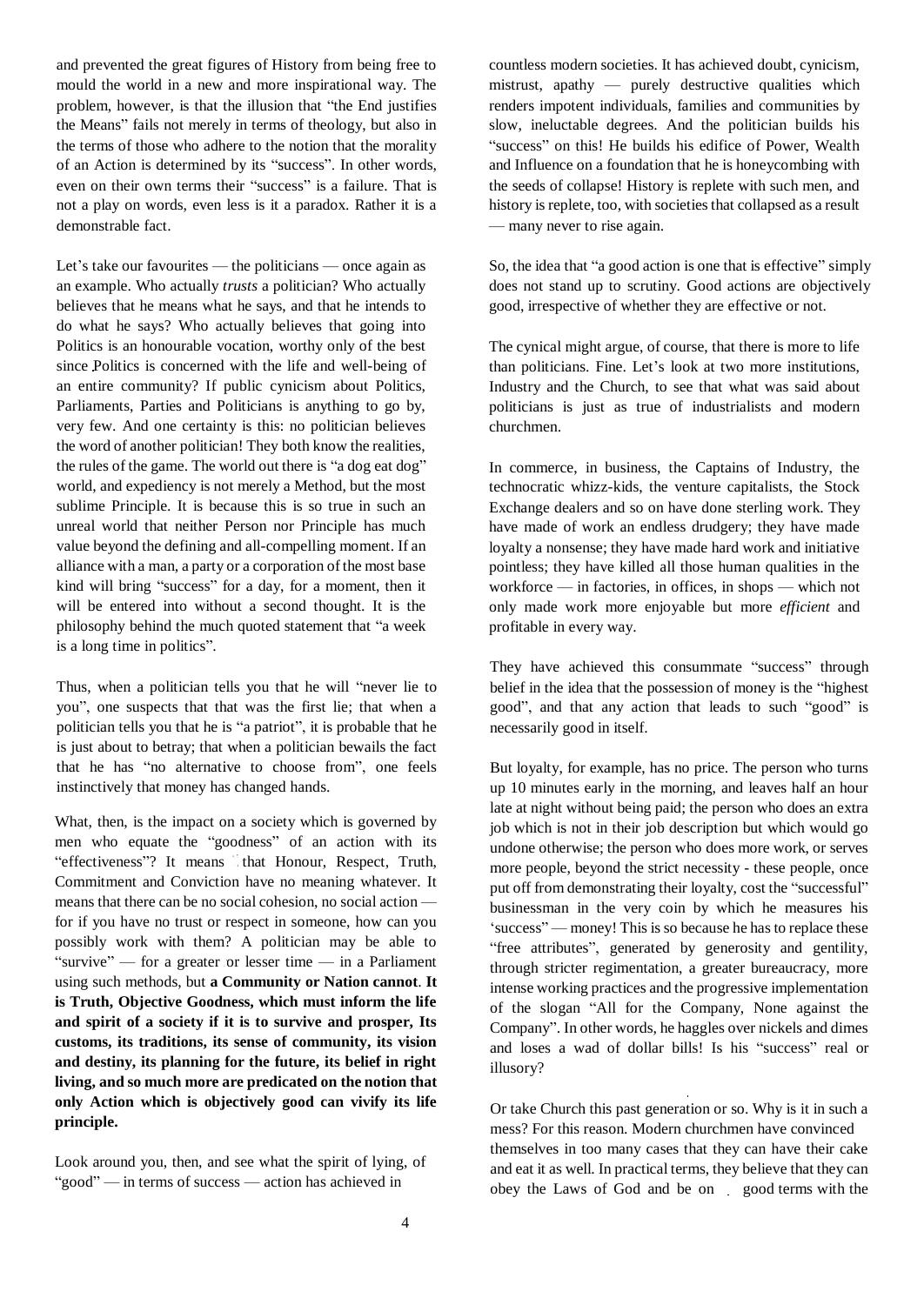world when the whole history and teaching of the Church have said precisely the opposite. This grave error manifests itself in the belief that "success" — by which one assumes more members, more influence, more money; more popularity — can be had through the "good" action which calls itself compromise; by 'going easy' on the Ten Commandments; by being more 'tolerant" on questions of Dogma; by insisting exclusively on the 'medicine of Mercy" to the exclusion of the lashing whip of Divine Justice; by smiling blandly and sweetly when the countenance of Holy Anger is far more appropriate.

The "success" of such means — actions — was at first heralded by the pronouncement that the Church would witness the fruits of a Second Pentecost, a blossoming and flourishing not seen since the times of the Apostles. Thirty years on these objective fruits have failed to materialize, and the worried churchmen of our day are pushed back to talking, "not about numbers, but the quality of people's spiritual lives".

But the disaster was wholly predictable for the actions undertaken were not objectively good, and thus could bring nothing but evil in their wake. If "all religions are the same at heart" — whether said explicitly by the faithless pastor or implied by the cowardly pastor — why bother being a Christian? If God is going to "forgive us all and take us to Heaven come what may"  $-$  why practise the Christian virtues? If the priest is "just like any other man" — why bother trying a vocation to the priesthood? If renunciation, sacrifice and penitence are "throwbacks of medieval theology" — why get up early on Sunday morning to go to Church? Why go on pilgrimages, build schools, read devotional books, and financially support your parish priest? Hundreds of millions of Christians have asked themselves these kinds of questions over the last 40 years and have voted with their feet.

## **GOALS**

Once we grasp that all Action is either good or bad, we can judge aright what means may, or may not, be employed in establishing a truly Christian society. But a further understanding is necessary. We must understand first what our Christian goals ought to be. Of the licit and acceptable means, we must then distinguish which means will really advance the Christian cause from those that won't. We must finally understand which Actions to take — political, educational, social, economic, financial, commercial, agricultural, cultural and so on — and how to make them not merely good, but also effective at the same time. What these actions are, and how to ensure that they are effective, is the subject of this book.

These actions will involve whom? Young and old, rich and poor, man and woman, worker and intellectual.

These actions will cover what? Everything from the least to the most challenging.

These actions will occur when? At all times and consistently so.

These actions will take place where? In the home, the church, the school, the factory, the farm, the business, the club, the association, the movement, the office.

- These actions will take place how? With whatever resources — material, human and intellectual — are available.

In other words, wherever the orthodox Christian structure and spirit does not currently reign, appropriate action, good action, moral action, effective action will have to take place. It will have to continue taking place until a truly Christian society comes into being once again; and it will need to continue thereafter to ensure that society stays that way.

If Life is Action, then we must *think* and to *do*. Not just here and there, but everywhere and always, for anything less than a complete action will prove a terrible failure. If you greatly ameliorate the economic structure of a society through the diffusion of wealth but you leave the same corrupt mentality to fester in the schools and universities — you lose! If you return people to the land but leave so-called "business ethics" untouched — you lose! If you create a usury-free society, but you leave the money-grubbing philosophy untouched — you lose!

The second lesson is that not all the Questions, let alone all the Answers, are in Ousset's work. It is not a painting-bynumbers work that, if patiently followed, will lead automatically to a Christian society. It is for this reason that the Directors of IHS Press have added the subtitle: A Manual for the Reconstruction of Christendom to the original title. A Manual of whatever kind does not pretend to give you all the answers to every specific question — whether it be a Computer Manual, a Manual of Moral Theology or Tool Manual that explains how a tool works and may be used. A Manual is something that gives the outline of how things work; what principles are at work; how to determine how to solve a problem. It is something to be read, re-read, pondered and dipped into as often as is necessary. It is not a Patent for Success, but a Resource to be used in proportion that the user becomes more acquainted, more proficient in its use.

Therefore, Ousset talks about Individual Action; about Group Action; about National Action; about International Action. He discusses Tactics, Techniques, Strategy and Structures. He highlights the importance of Ideas and of People. He draws out the relationship that should exist between Leaders and Led, between Laity and Clergy, between Workers and Intellectuals. He discusses how Morals and Prudence must influence the choice of Action. He explains how one should set reasonable objectives before an action,

and how to evaluate the results after the action. He invites one to ponder the fact that just because a given action has been